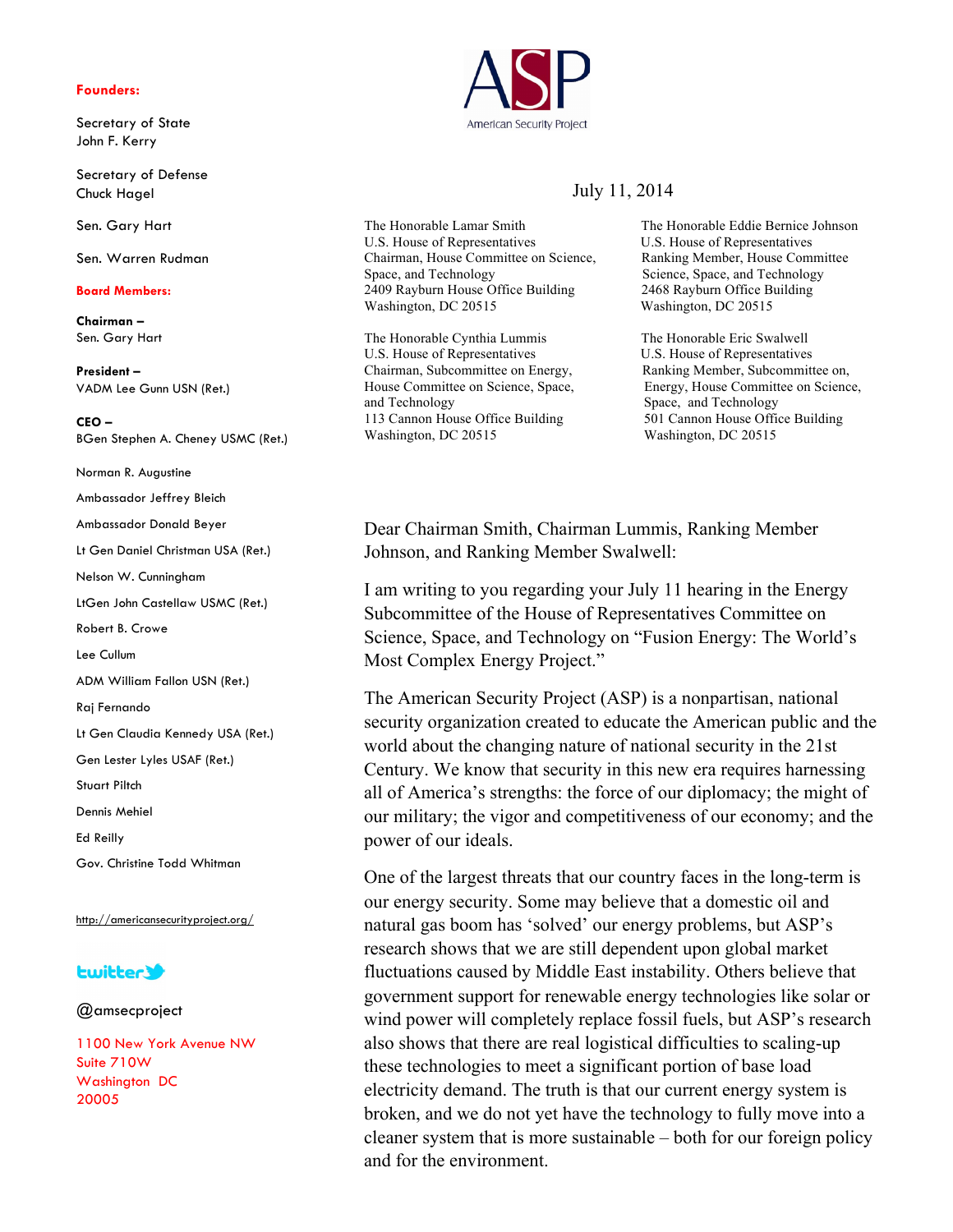We must develop energy technologies that will power America's economy for the next generation – technologies that are clean, safe, secure and abundant. One that holds great promise in meeting our needs is energy from fusion. The same process that powers the sun, it will completely revolutionize the world's energy system when commercialized.

Fusion emits zero greenhouse gases and is not variable like other renewable sources of energy. For the long-term energy and environmental security of future generations, developing fusion energy is critical. As fusion power will be affordable, plentiful, and 'always on,' base load energy provided by fusion power could be harnessed for many uses other than today's electricity; biofuels, desalinization, or fertilizer production could all be supported by fusion power.

It is not an exaggeration to say that fusion power would revolutionize America's economy.

That is why, on Thursday July 10, ASP updated its "Fusion White Paper 2014 – 10 Year Plan for American Energy Security" to provide a Ten Year plan for fusion development. This plan is available in full on ASP's website. This plan calls for a sustained national investment into fusion research of \$30 billion over 10 years. While that sounds like a great deal in these times of tight budgets. columnist George Will, in his December 22 article "A Dazzling Bright Future Dawns in New Jersey" notes that it is less than what the U.S. spends on energy in one week.

If Congress chooses not to reach this level of investment, we must ensure that the U.S. maintains a strong fusion research program in both the international program (ITER) and our domestic program. The Administration's FY2015 Budget request of \$405 million for Fusion Energy Sciences was inadequate to maintain this leadership, harming both the domestic program and the U.S. contribution to ITER. The House Appropriations Committee has recommended \$540 million in their FY2015 Energy and Water Appropriations bill. This amount of funding would ensure that the U.S. continues to play a leading global role in developing fusion.

However, we cannot afford to sit back; the rest of the world is not waiting. The Chinese, South Koreans, Russians, Japanese, and Europeans are moving forward quickly with fusion research. Despite the impressive progress that fusion scientists are making in American laboratories, the U.S. is ceding leadership in fusion energy to other countries. Many of the magnetic fusion facilities in other countries have surpassed the technological capabilities of the best American labs. International plans for power-plant deployment are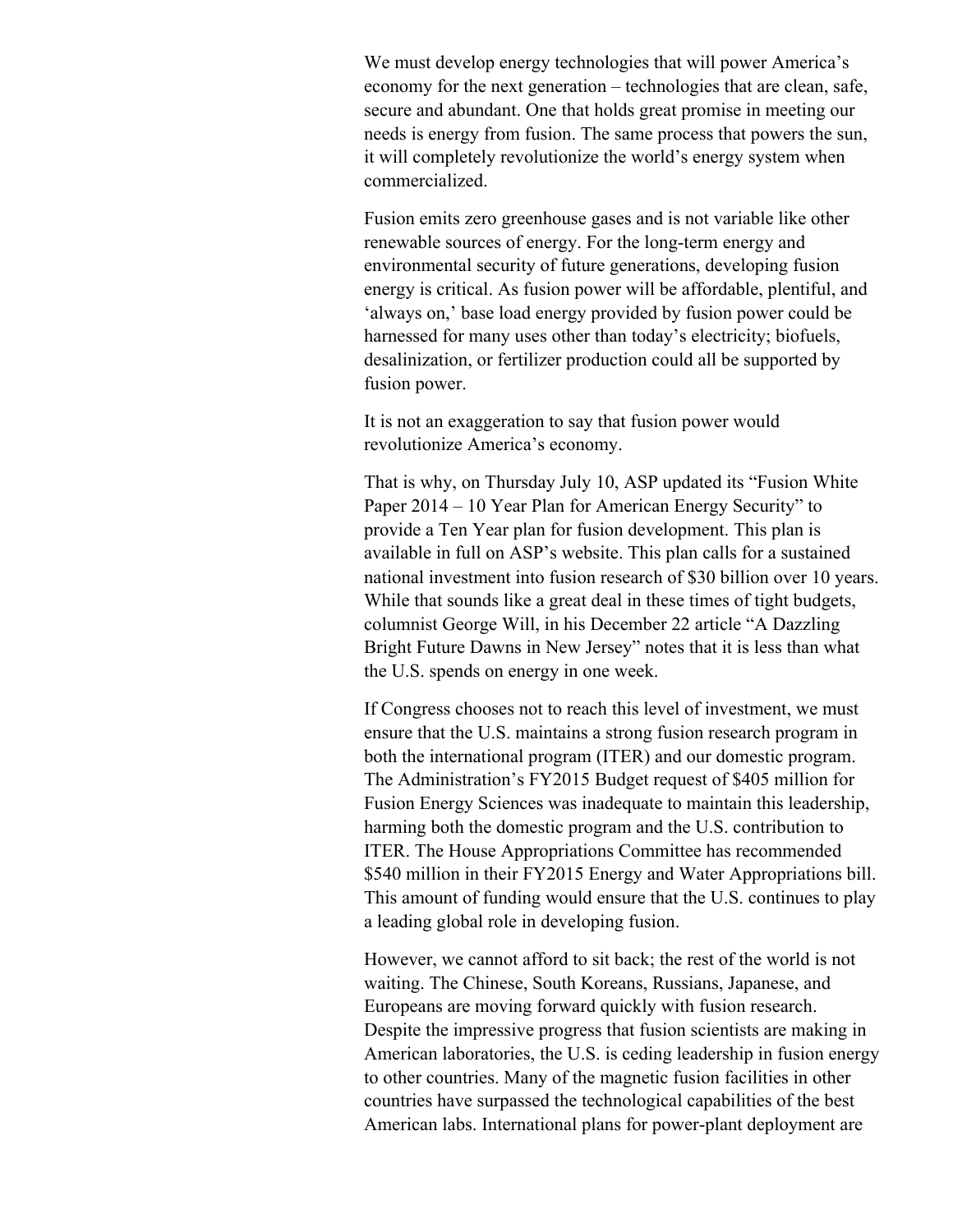also substantially more advanced.

## ITER

One of the main topics of this hearing will be management and budget issues with the ITER project. ASP strongly supports ITER, and understands that large, international projects often fall behind schedule and over-budget. However, that is not an excuse. The U.S. presence as a full-partner in ITER can help to bring their projectmanagement ability up to the highest levels, while also working with other countries to bring costs down.

Being a part of ITER has great benefits to the United States. First, ITER is a great return on investment: The U.S. only contributes about 9% but reaps 100% of the research that ITER produces. Second, ITER provides business opportunities and creates jobs: About 80% of the funds for the ITER project are spent within the U.S. The ITER Organization predicts that between 2014 and 2017 there will be around 3,000-4,000 workers added to the existing 1,000 employees. In addition, the project anticipates an estimate of \$1 Billion in future contracts for the United States. Already, ITER contracts extend over 38 states, with jobs created across the country.

ASP believes that America must lead in the pursuit of our common goals and shared security. We must confront international challenges with our partners and with all the tools at our disposal and address emerging problems before they become security crises. To do this we must forge a bipartisan consensus here at home. Our international commitment to ITER is a method of practicing diplomacy through science. During the Cold War, Mikhail Gorbachev and Ronald Reagan saw fusion energy as a solution to bridge the divide between the Soviet Union and the U.S. Today, this consortium brings together countries representing over half of the world's population. We cannot withdraw from such a project without a significant blow to our international credibility.

# Conclusion

America faces a crisis in its declining support for Research and Development. The next generation of America is in danger of inheriting a country that is no longer the world's leader in science or engineering; the very skills we know will be the building blocks of 21st Century prosperity.

This crisis is paired with a coming crisis in energy: our economy depends on reliable sources of power, but over the next few decades, almost all of the power plants in the U.S. will need to be replaced, and America's dependence on fossil fuels presents serious national security concerns – they sap our economy, exacerbate climate